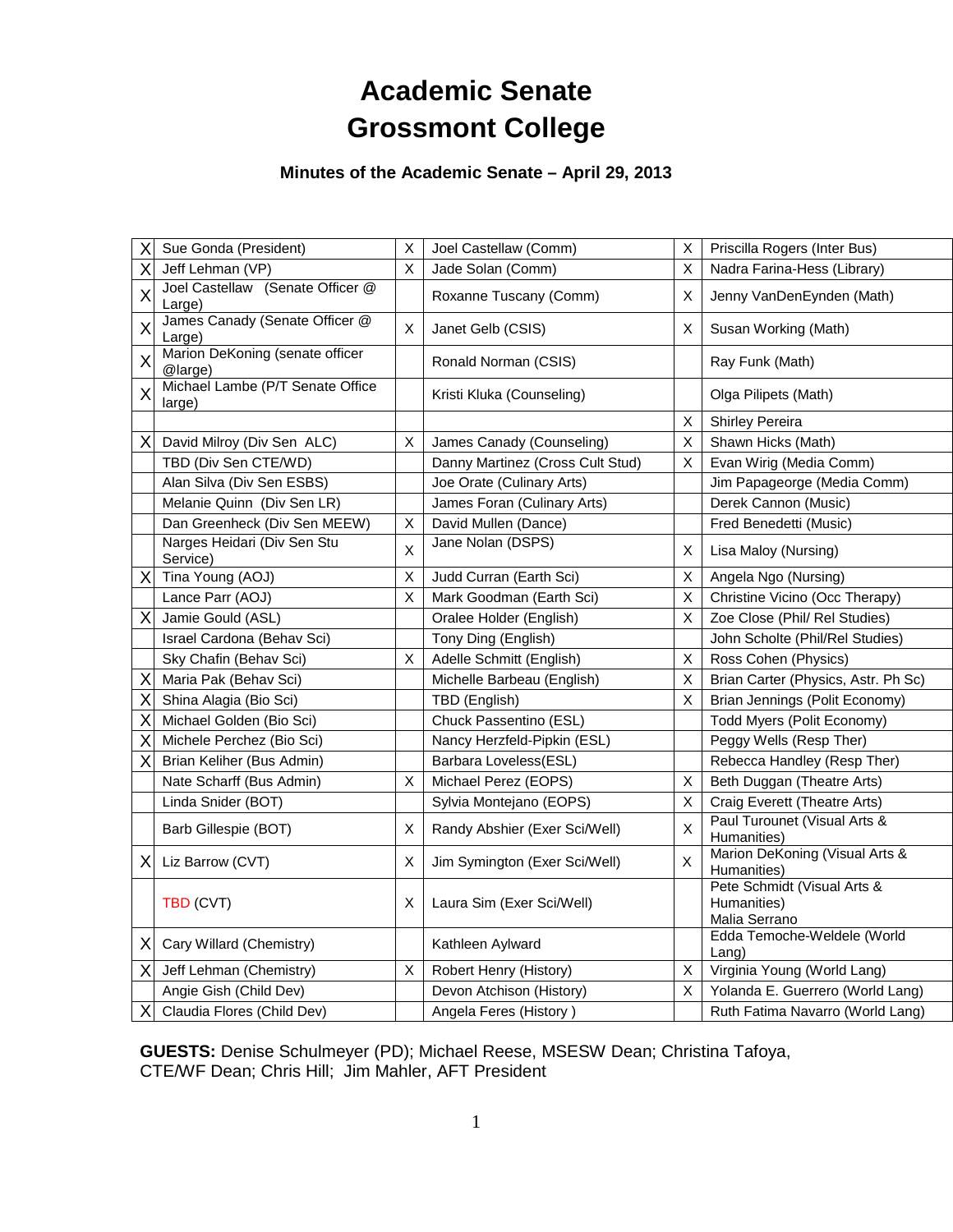## **I. CALL TO ORDER (11:07)**

**A. Public Comment**: Laura Simm commented on the events that occurred at the Boston Marathon. She shared she had crossed the finish line 17 minutes prior to the blast, but still felt the impact and was very affected by what occurred. Laura shared that the Boston Marathon is an iconic event in distance running; it is more highly regarded in running circles than Olympic competition, runners must qualify in order to participate and the event has been held for 117 years. She shared that the city of Boston had an amazing response to the bombing and it will not stop the event from being held in the future. She hoped when people talk or hear about the Boston Marathon they won't just think of the bombing that day, but keep in mind the long history and prestige of the event. She shared two charity organizations for those who might be interested in donating; The Richard Family Fund <http://richardfamilyfund.org/>(for a specific family) or the One Fund Boston <https://secure.onefundboston.org/page/-/donate9.html> (a general fund).

## **B. Approval of Agenda: M/S/U: Wirig/Working**

**C. Approval of Minutes from April 15, 2013: Sue announced the minutes were not yet available for approval.**

### **II. PRESIDENT'S REPORT – Sue Gonda**

- Sue announced that the Program Review Liaison, formerly the "College Research Liaison" position would be available and she had sent an e-mail call for candidates. The position was reduced to .40 release time (pending approval by the District Reassigned Time Committee) in anticipation of a new Dean of Research and Planning; the administrative duties of the position should fall under the Dean. Sue asked any interested parties contact her.
- GC Planning & Resources:
	- o Due to Prop 30 funding all Activity Proposals for the current academic year were able to be funded. Expenditures of \$2.1 million for:
		- **Additional sections**
		- **Support services**
		- **Activity proposals**
		- **Technology upgrades**
		- Additional department / division requests
		- **IRC has reviewed and prioritized the recommendations for** \$635,000.00 worth of proposals for instruction, student services, and administrative services. Tim Flood will be sending out letters regarding approval/status of submitted proposals.
- President Sunny Cooke spoke at the American Association of Community Colleges national conference. Dr. Cooke spoke on the GC planning process and best practices for having the mission and vision statement values drive strategic planning and resource allocation. Sue extended thanks to Dr. Cooke, Jerry Buckley, Chris Hill, Tim Flood and Shirley Pereira for their work in creating a more meaningful and functional planning process.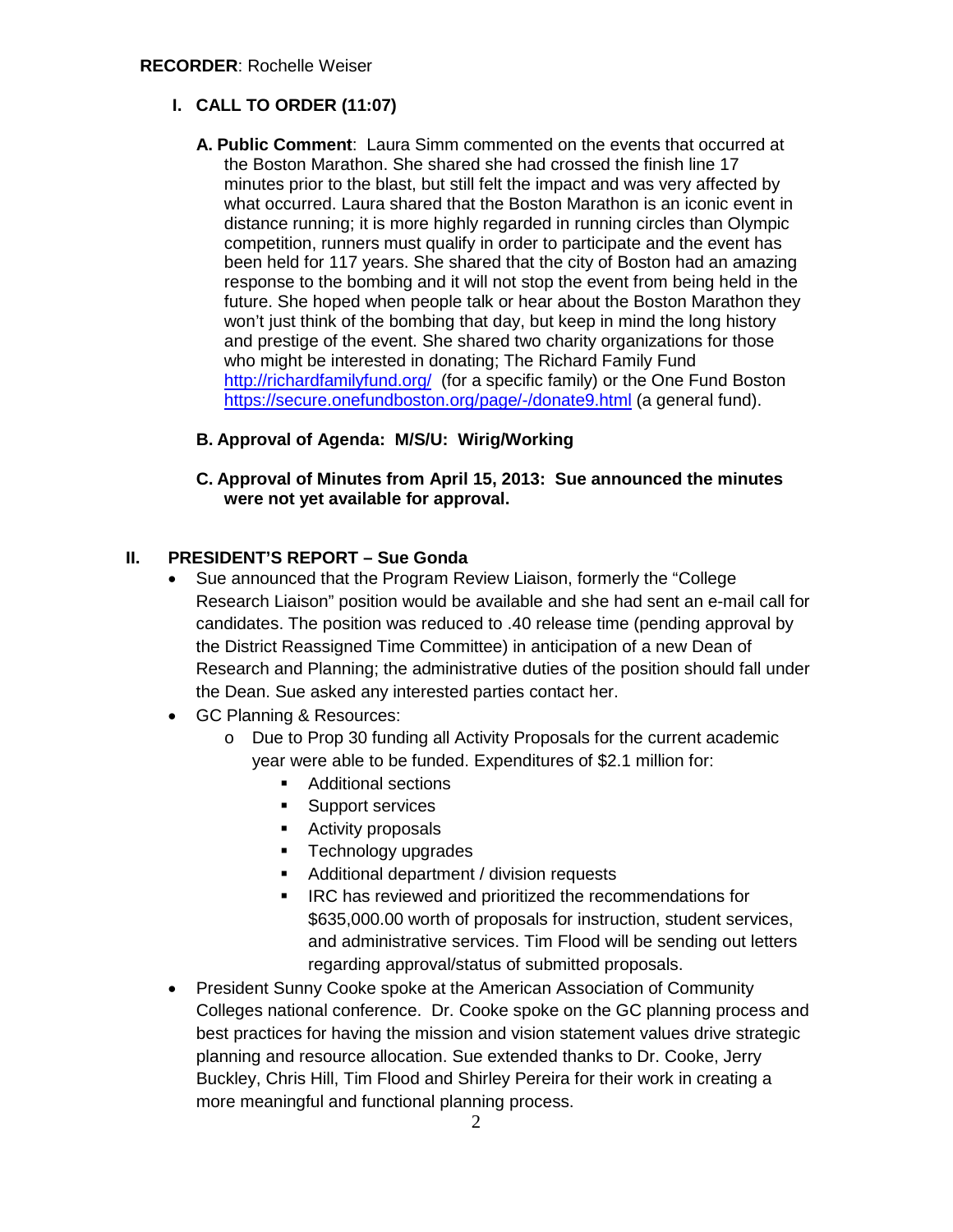- Classified Staffing: a total of 35 new staffing requests will be presented to the classified staffing committee in May.
- DCEC: Distance Education vs. Correspondence Education Courses both colleges are working on this to make sure their courses fall within the correct guidelines. It is recommended that Chairs and Coordinators with online courses in their departments or faculty members teaching online courses should attend the May 10<sup>th</sup> "Online Instructors Forum", 9:30-11:00 room 51-575. Coffee and Bagels will be available prior to the forum. To sign up click [here.](https://docs.google.com/forms/d/1mNOHBESQOJBX0OaRoaC09z_kig2II4sWI7o-DWRZjKU/viewform)
- Process for cross-discipline pre-requisites is in progress and will hopefully be finalized in early fall. The ability to do cross-discipline prerequisites via content review has been possible since late 2011, but the Curriculum Committees at both colleges have been working on SB1440 degrees and Title 5 repeatability changes.
- Election Results:
	- o Vice President-Jeff Lehman
	- o Officer at Large- James Canady
	- o Officer at Large- Cary Willard
	- o Officer at Large- Marion DeKonig
	- o Part-Time Officer at Large-Michael Lambe

## **III. COMMITTEES**

#### **A. College-wide Professional Development-Denise Schulmeyer**

Denise gave a report on the \$25,000.00 allocation for conference attendance and speakers for discipline specific professional development;

- Approximately 53 applicants for an approximate total of \$23,000.00
- Approximately 6 speakers for a total of \$2,100.00

Denise then reported on the various workshops, activities and planning she was involved in;

- Worked in conjunction with the Wellness Committee to bring fitness courses and wellness opportunities to faculty, staff and administrators.
- Worked in conjunction with the Classified Staff Advisory to create a Classified Professional Development Series in the spring; Outlook, Excel, Stress Reduction and Time Management. Planned a Spring Classified Convocation.
- Worked with various departments to bring guest lecturers to campus; Lincoln Commander and Chief, A Way with Words, etc…
- The One Book One Campus project; Emperor of All Maladies. Worked with Tate Hurvitz to plan a professional development activity to bring to flex week; faculty from various departments on campus would read the book, work together on way to imbed the reading into curriculum for next year and present their work during flex week.
- MOOC/Technology Forum; a panel discussion of MOOC and presentation of technology.
- Quality Matters Program; Workshop opportunities for new and current online instructors. The workshops will be held June 5 & 6 at Grossmont College.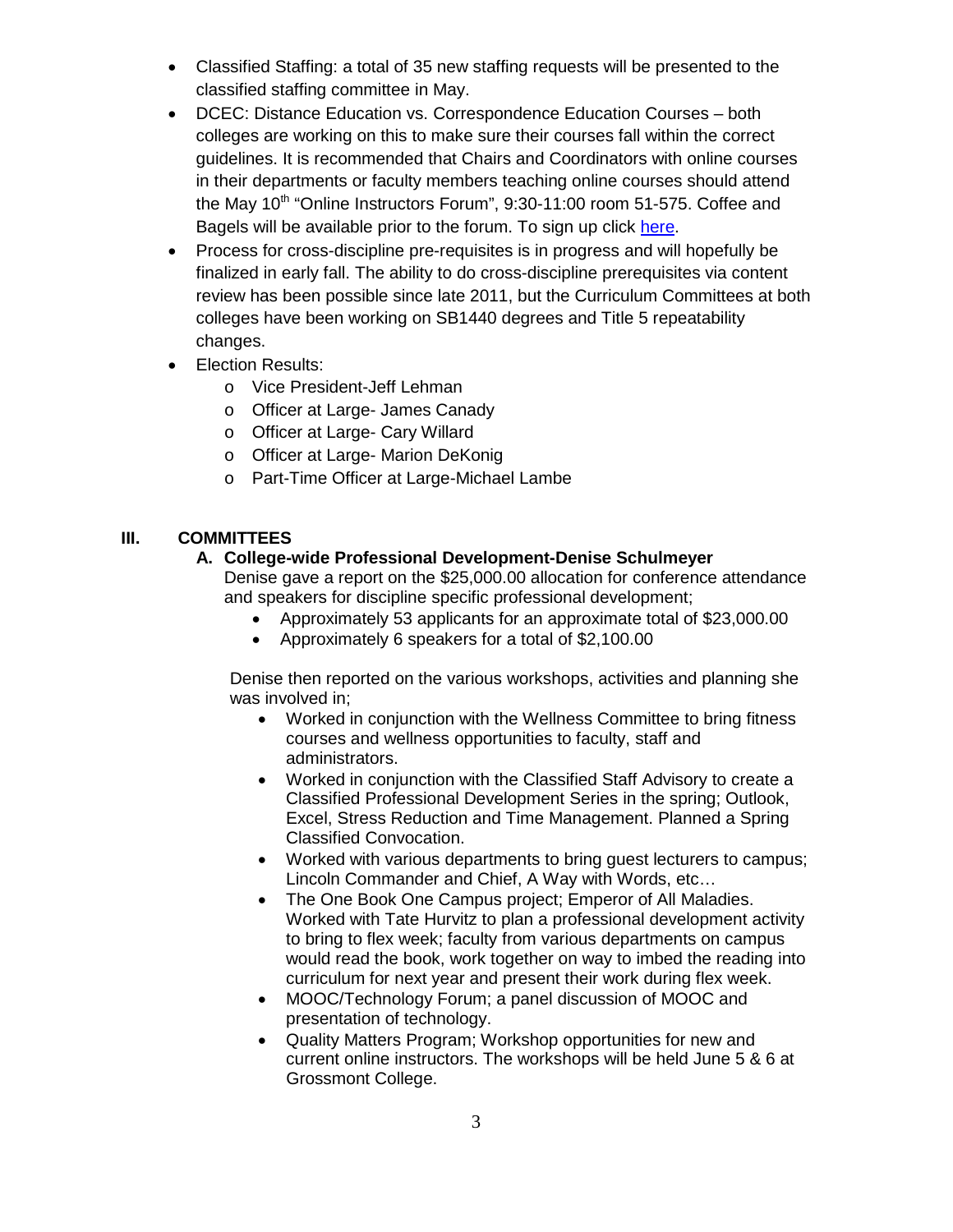#### **B. Faculty Professional Development Committee-Mark Goodman**

Mark gave a little history on his involvement with Faculty Professional Development; he has served on the committee for 13+- years. He shared the committee has undergone some changes since the inclusion of the Professional Development Coordinator position; the coordinator handles the administrative/planning details, which frees the committee to work more on the ideas and topic planning for flex week. Some items the committee is working on:

- Created the process for allocating the funds for discipline specific professional development
- Planning the fall 2013 flex week; workshops, speaker, BBQ.
- The committee will be evaluating the coordinator position, the new processes and how it is working for faculty.

Mark shared changes to professional development are coming from the State; the new model will include faculty, staff and administrators in professional development. In closing Mark noted that flex week presentations come from the faculty and encouraged faculty to respond when the call for workshops goes out.

#### **IV. ACTION ITEMS**

#### **A. Compressed Calendar Proposal**

Sue asked for a motion to place the Compressed Calendar Proposal on the table for discussion

M/S Guerrero/Canady

Discussion occurred regarding the proposal. Some items mentioned were: Concerns:

- Clarification for final exams, what will finals look like; there will still be a finals week and the actual schedule will be created by Instructional Operations like it is now.
- Will professional development continue to include flex week or will the hours be able to be completed during the semester?
- Rather than focus on the details, the question is whether or not faculty supports a 15 week schedule.
- Will the days be compressed?
- Will a compressed schedule result in decreased sections? Reducing the amount of apportionment?
- What problem is being solved by the change? Trying to address working condition-currently faculty work 2 weeks longer than necessary. (without pay)
- Not in favor of longer class times due to student fatigue and attention spans.
- Loss of flexibility
- Individual concern; what will my compressed schedule look like?
- If classes are shortened material will be lost
- Longer class times will affect labs; labs are finite and not able to be lengthened
- Not enough information to vote